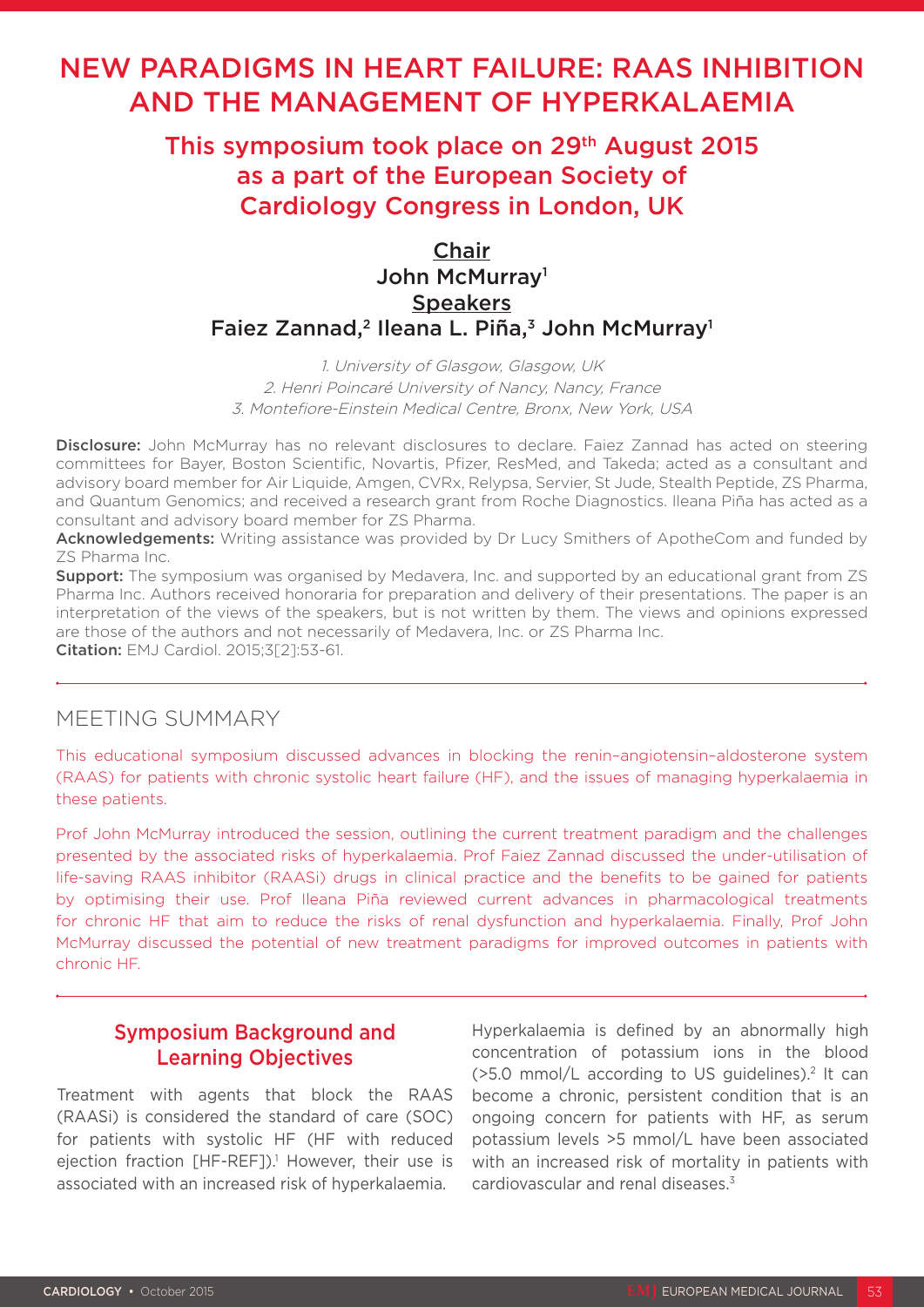Current practice is to discontinue or reduce the use of RAASi in patients who develop hyperkalaemia. However, lack of knowledge regarding when to titrate, or the failure to titrate, these drugs leads to variation in their use in practice as clinicians attempt to avoid harm. Registries have consistently reported a large gap between real-life practice and recommended practice in international guidelines in the use of these life-saving, evidencebased therapies.4,5

With new options for the treatment of hyperkalaemia becoming available, it may be feasible to follow guidelines for directed medical therapy and optimise the use of RAASi, allowing patients to benefit from these lifesaving treatments, before considering other therapeutic options.6

The learning objectives of the symposium were: 1) To explain why RAASi doses should be optimised and maintained; 2) To review the reasons why target doses are not reached for RAASi; 3) To compare and contrast new pharmacological options for RAAS inhibition and hyperkalaemia management; and 4) To describe the barriers and challenges to RAASi use in HF, in order to identify new paradigms for consideration in achieving better outcomes for HF patients.

### Why Aren't We Titrating Optimal RAAS Inhibitor Life-Saving Therapy?

#### Professor Faiez Zannad

RAASi have a proven benefit in reducing deaths in HF patients, and international guidelines, such as those published by the European Society of Cardiology (ESC), recommend their use in patients with systolic HF.<sup>1</sup> Our analysis of the ESC Heart Failure Long-term Registry shows that not all patients who are eligible for these drugs are being treated with them. In this registry, <10% of eligible ambulatory patients with chronic HF are not treated with either angiotensin-converting enzyme inhibitors (ACEi) or aldosterone receptor blockers (ARBs) and beta-blockers, while around 30% of patients eligible for mineralocorticoid receptor antagonists (MRAs) are not being treated either.<sup>4</sup> While the majority of eligible patients in this registry were receiving RAASi, many were not receiving them at their target dose (70.7% of those on ACEi, 75.9% of those on ARBs, 82.5% of those on beta-blockers, and 69.5% of those on MRAs).4 Previous reports in the literature from the US show higher rates of underuse, such as 80% of eligible patients receiving an ACEi or ARB, 86% receiving a beta-blocker, but only 36% receiving an MRA in the IMPROVE HF registry of outpatient cardiology practices.7



#### Figure 1: Mortality in the RALES study population in relation to serum potassium levels.

p<0.0001 for comparison between spironolactone and placebo. Shaded areas represent 95% confidence intervals.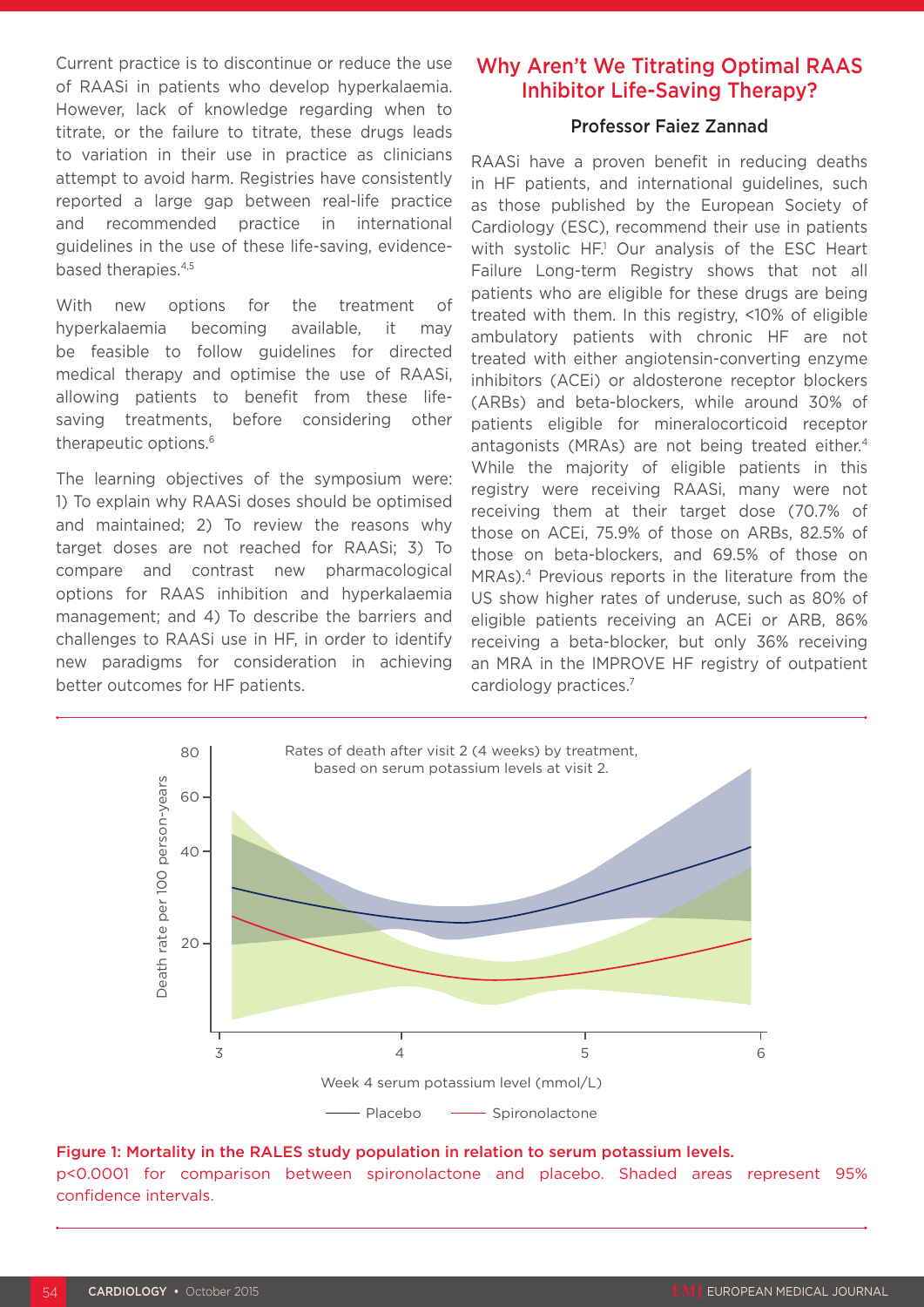The main reasons for underuse of these treatments are chronic kidney disease (CKD) and hyperkalaemia.4,8 Hyperkalaemia is a serious threat to HF patients and is associated with increased mortality.3 Our findings from the ESC registry study and the IMPROVE HF registry suggest that concern over these serious risks leads clinicians to discontinue RAASi or use them at doses below the guidelines' recommended target: approximately 60% of patients on ACEi or ARBs and approximately 70% of patients on beta-blockers were below the target dose at baseline and 2 years later. This is of concern as it has been shown that patients who do not receive RAASi at discharge from hospitalisation for HF have double the 30-day risk of death or readmission.9

Even in patients with severe renal disease, treatment with RAASi can reduce mortality.10 The range of potassium levels in clinical trials may be underestimated, since patients with multiple comorbidities or moderate-to-severe renal impairment have typically been excluded.<sup>11-14</sup> In clinical practice, cardiologists treating patients with HF may have to deal with higher rates of hyperkalaemia, depending on the patient population and severity of CKD.3,15-19 An understanding of the mechanism of action of RAASi shows that elevations in potassium levels are a common feature of all RAASi, and increases in mortality rates were seen at levels >5.0 mmol/L in the original studies (Figure  $1$ ).<sup>20</sup> Patients with risk factors for hyperkalaemia, including older age, diabetes, and CKD, are also those who receive the greatest absolute benefit from RAASi therapy.<sup>3,13</sup>

These data demonstrate that increased survival can be achieved in patients with HF who are at risk of hyperkalaemia due to the development of new hyperkalaemia therapies, through the use of algorithm-based, life-saving RAASi treatment, and by monitoring of potassium and creatinine levels.13,21 If hyperkalaemia occurs, clinical outcomes can be optimised by the prompt recognition and management of hyperkalaemia, and the new potassium binders can potentially treat hyperkalaemia without the need to reduce or discontinue RAASi, allowing patients to continue benefitting from reduced mortality and hospitalisation.<sup>6</sup>

### New Pharmacological Options for Heart Failure

#### Professor Ileana L. Piña

The treatment of HF today is complex, with challenging patients who present in clinics with more comorbidities and more advanced disease. The goals of treatment remain unchanged and aim to alleviate symptoms, reduce excess extracellular fluid volume, improve haemodynamics, maintain renal function and perfusion to vital organs, prevent hospital admissions, avoid disease progression, and reduce deaths. Optimising chronic therapy for HF patients is a key part of these goals.



Severity of chronic kidney disease

Figure 2: Risk of mortality in relation to serum potassium levels in a retrospective cohort of patients with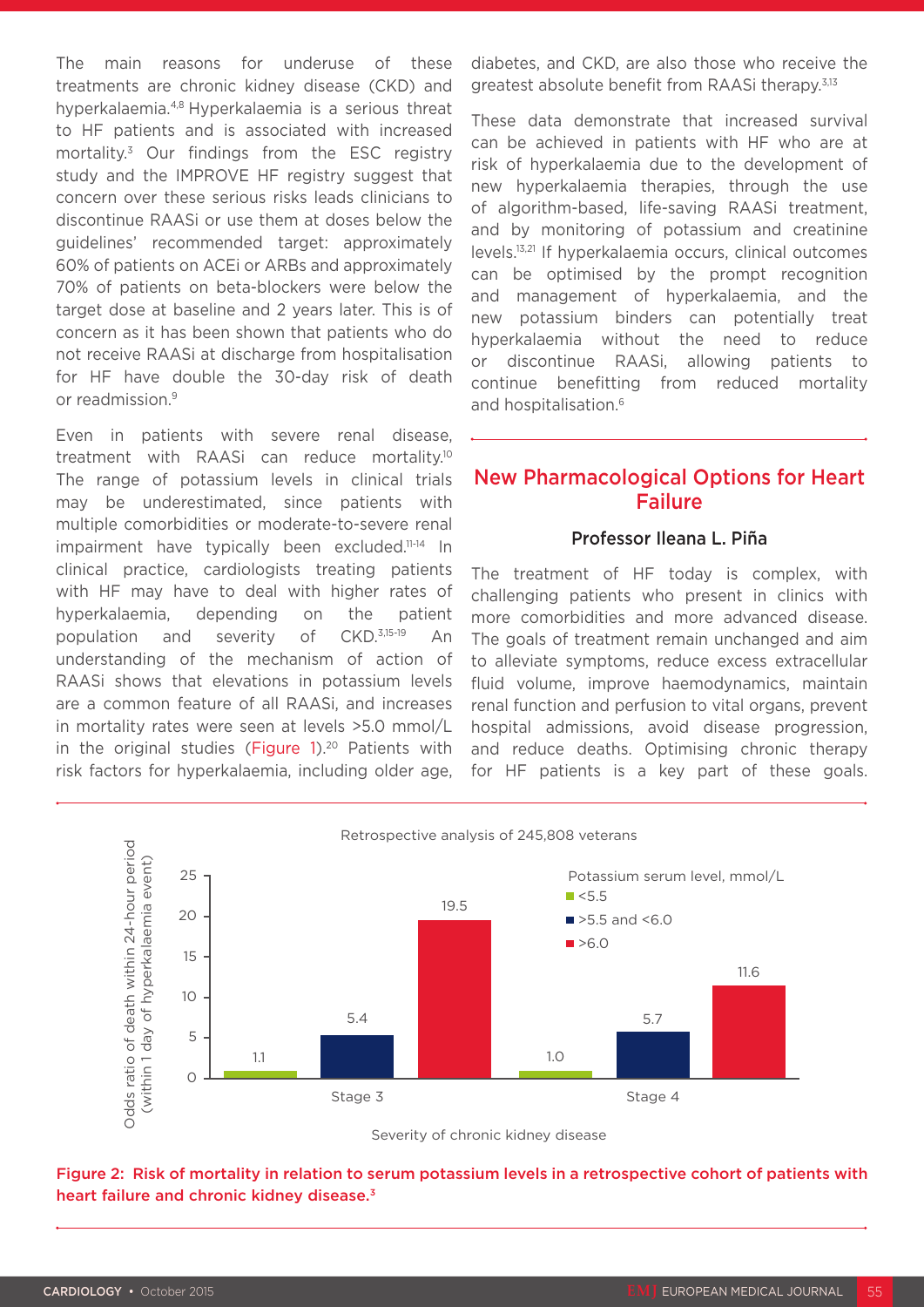Current treatment options for patients with systolic HF are limited by issues of hypotension, reductions in renal function, and hyperkalaemia. Exciting advances in pharmacological treatments for HF may overcome these limitations by addressing new targets. Currently, treatments for HF target the sympathetic nervous system, the RAAS, sodium and water retention, and loss of contractility. The question is whether the new drugs in development (vasodilators, synthetic natriuretic peptides, sinus node inhibitors, neutral endopeptidase inhibitors [used with ARBs or an angiotensin receptor neprilysin inhibitor such as valsartan/sacubitril (LCZ696)], actin–myosin binders, and potassium binders) will be subject to the same limitations or not.

Serelaxin is a new vasodilator drug that has shown efficacy for the primary endpoint of dyspnoea relief in acute HF in the RELAX-AHF trial.<sup>22,23</sup> Notably, the risk of cardiovascular death was significantly reduced at 6 months with SOC plus serelaxin versus SOC plus placebo (hazard ratio [HR]: 0.63, 95% confidence interval [CI]: 0.41-0.96; p=0.028), and this is now being investigated further in the ongoing RELAX-AHF-2 prospective mortality trial (NCT01870778). It is also of interest that the serelaxin group showed fewer increases in creatinine and blood urea nitrogen, indicating fewer patients at risk of reduced renal function versus the placebo group.22,23

Ularitide is a synthetic natriuretic peptide that causes vasodilation, diuresis, and natriuresis. It has demonstrated symptom relief and vasodilation with preserved renal function in Phase I and II trials. and is currently in a Phase III trial for safety and efficacy on clinical status and mortality outcome safety in acute HF (TRUE-AHF).<sup>24,25</sup> This trial aims to enrol patients within the first few hours of presenting at the hospital as there is evidence that treating patients as early as possible is beneficial.24

Ivabradine inhibits the sinus node by targeting the I<sub>f</sub> pacemaker current sodium channel and hence reducing heart rate. This drug was recently approved in Europe and the USA on the basis of the SHIFT trial, which demonstrated improvements in the primary endpoint of cardiovascular mortality and hospitalisations (HR for the combined primary endpoint: 0.82, 95% CI: 0.75–0.90; p<0.001). This was driven by reductions in hospitalisations more than reductions in cardiovascular mortality.26 Analysis of factors influencing outcomes showed

that ivabradine was more effective in patients with high baseline heart rate, and in fact only about half of the patients (56%) in the trial were receiving >50% of their target dose of beta-blocker, confirming the challenge of optimising patients' chronic heart therapy.

Loss of contractility has traditionally been treated with inotropes, but their use is restricted by increased mortality. The novel selective cardiac myosin activator omecamtiv mecarbil (OM) is a promising new drug in development that does not change left ventricle contractility (dP/dt), but strengthens and prolongs it without increasing oxygen consumption in the myocardium.27,28 In the Phase II ATOMIC-AHF trial of OM in HF, despite the study not reaching its primary endpoint of dyspnoea relief, the response appeared to be better in the cohort of patients given higher doses of the drug.28 Further trials to assess the efficacy of this new approach in treating loss of contractility are ongoing.

An important advance in the treatment of patients with HF has been the development of potassium binders to address the need for hyperkalaemia management, in particular for hyperkalaemia resulting from RAAS inhibition. The clinical evidence base for the use of RAASi to benefit both postmyocardial infarction and chronic HF patients is strong, and hence their use is recommended by international guidelines.<sup>2</sup> RAASi treatment. particularly in combination with comorbidities such as CKD and/or diabetes, contributes to hyperkalaemia development in these patients. While hyperkalaemia can be controlled to some extent in clinical trials with careful patient selection and monitoring,<sup>11,12,29</sup> this is not representative of real-life patient populations in whom hyperkalaemia rates are notably higher.<sup>11,30-32</sup> These real-world rates of potassium levels ≥5.0 mmol/L, combined with the increasing prevalence of patients with combined HF, CKD, and diabetes, leads to many patients not being given RAASi because of the risk of hyperkalaemia.33,34 It is in the best interests of clinicians and patients to manage hyperkalaemia, since it contributes to increased costs through emergency department visits and hospitalisations,<sup>35</sup> and increases the risk of death in HF and renal disease patients (Figure 2).<sup>3,36</sup>

Patients find it difficult to control potassium levels through diet alone, and since the 1950s the only pharmacological option in the USA for reducing potassium has been sodium polystyrene sulfonate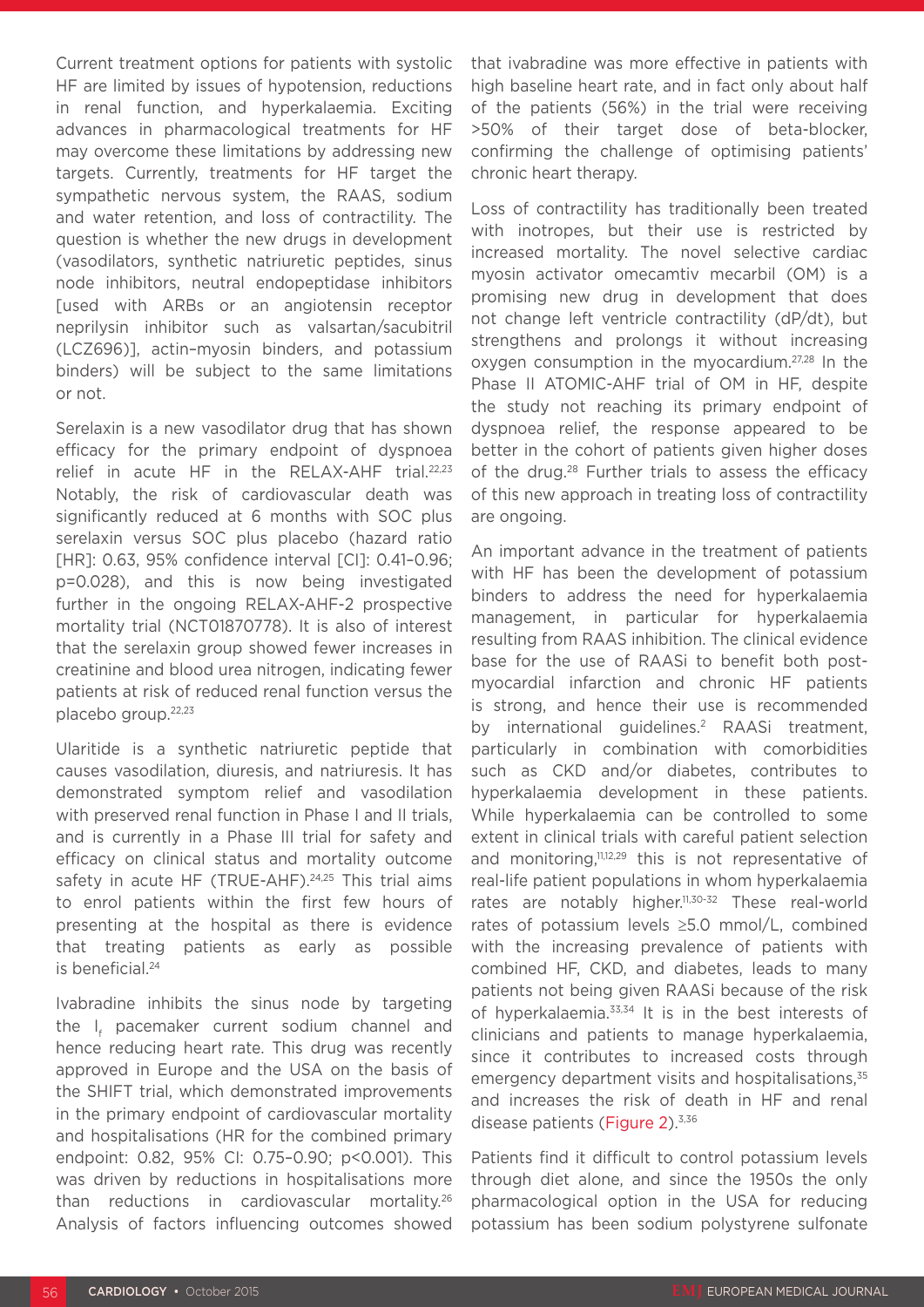(Kayexalate®), which is neither a pleasant nor benign treatment. $37$  Therefore, the availability of potassium binders is particularly welcome in order to make it possible for more patients to benefit from life-saving RAASi therapy. Zirconium cyclosilicate (ZS-9) is an insoluble, non-absorbed zirconium silicate that preferentially and selectively traps potassium ions, and is eliminated in stools (Figure 3). It has a rapid onset of action due to the selective mechanism of trapping potassium ions that starts in the upper gastrointestinal tract. ZS-9 normalises serum potassium in a median time of 2.2 hours, and consistently maintains normokalaemia across a range of patients receiving RAASi.38,39 Another agent, patiromer sorbitex calcium, is a non-specific, organic polymer that binds potassium primarily in the colon and is then eliminated in stools. Its slow onset and low response rate of action may limit its usefulness; however, it appears to maintain normokalaemia.40

There are also developments in RAASi to treat HF-REF that may have less severe effects on potassium levels, in particular the non-steroidal MRA finerenone. Studies indicate that this drug's effects on potassium levels and renal function are doserelated; trials are ongoing.<sup>41</sup>



#### Figure 3: Mechanism of action of ZS-9 in binding potassium.

Similarly to physiological potassium channels, the pore size of ZS-9 is such that only potassium ions (K+) interact strongly and are selectively captured.

ZS-9: Zirconium cyclosilicate.

*Reproduced with permission from Stavros F et al. Characterization of structure and function of ZS-9, a K+ selective ion trap. PLoS One. 2014;9(12):e114686.*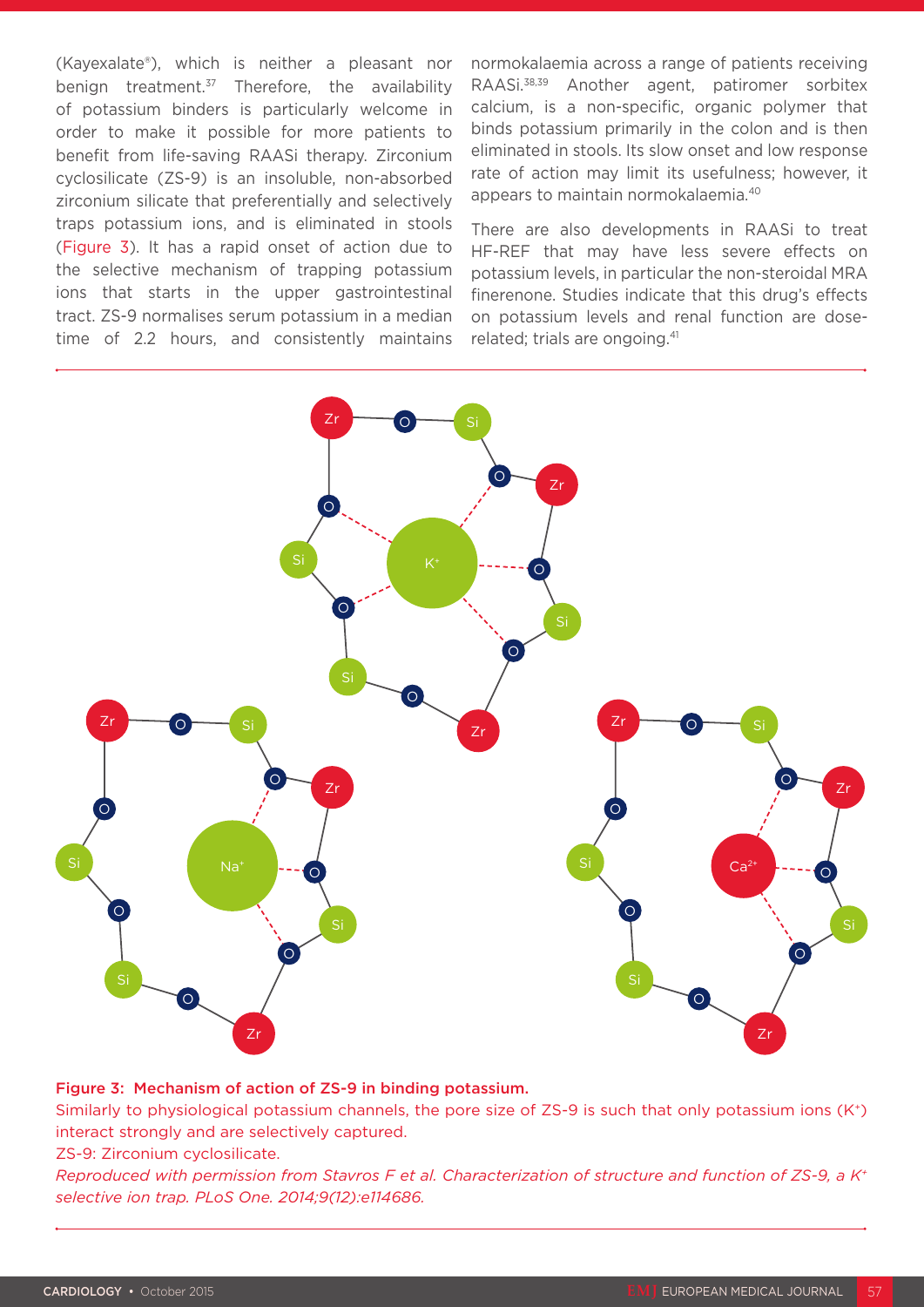The future prospects for the treatment of HF are exciting, with new drugs and new targets providing a wider range of options for treatment, as well as allowing better use of currently available RAASi by addressing hyperkalaemia. Lessons learned from previous trials serve to inform future studies with regards to earlier intervention and refining the choice of patient population through biomarkers. Improvement is also needed in patients' transition from acute care to chronic HF therapy in order to prevent hospital readmissions.42

### Paradigm Shifts in the Pharmacological Management of Heart Failure

#### Professor John McMurray

The past 30 years have seen several paradigm shifts in the treatment of HF, which have resulted in consistent international guidelines owing to the strong evidence base for the drugs that are used today.<sup>1,2</sup> The core therapies for HF are beta-blockers, ACEi, ARBs, and MRAs, and there are additional roles for devices or additional drugs in selected subsets of patients. Is it possible to improve further on the current paradigm?

The recent PARADIGM-HF trial suggests that it will be possible to go beyond RAASi, not just blocking harmful neurohumoral pathways but also augmenting potentially beneficial effects. The new paradigm would aim to harness endogenous protective systems and replace existing treatments rather than adding to them. The best understood protective pathways in the heart are the natriuretic peptides, which can be augmented by inhibiting neprilysin. Neprilysin breaks down natriuretic peptides and a range of other vasoactive substances, including bradykinin, adrenomedullin, and substance P, as well as angiotensin II. Coupling neprilysin inhibition with RAASi (angiotensin receptor neprilysin inhibition [ARNi]) has the potential to reset the neurohumoral balance in patients with HF.43,44

The PARADIGM-HF trial compared the efficacy of ARNi versus ACEi in patients with HF-REF. Betablocker and MRA therapy was permitted according to guidelines. Patients were excluded if their potassium levels rose above 5.2 mmol/L during a run-in period, first on enalapril then on valsartan. The run-in was intended to identify patients susceptible to hypotension and angioedema but also excluded patients predisposed to

hyperkalaemia from the trial population. The trial was stopped early due to the significant benefits demonstrated by ARNi, both for cardiovascular mortality (HR: 0.80, 95% CI: 0.71–0.89; p<0.001) and HF hospitalisations (HR: 0.79, 95% CI: 0.71– 0.89; p<0.001).<sup>43</sup> This treatment gave incremental benefits even for patients who were treated with the full combination of beta-blocker, MRA, and ACEi.44

Safety data from PARADIGM-HF suggest that ARNi may be better tolerated than the ACEi comparator, enalapril. There were fewer patients in the ARNi arm with creatinine levels ≥2.5 mg/dL and slightly fewer patients with serious hyperkalaemia (potassium levels ≥6.0 mmol/dL: 5.6% on enalapril versus 4.3% on valsartan), although still a very high rate of moderate-to-severe hyperkalaemia (potassium levels ≥5.5 mmol/L: 17.3% on enalapril versus 16.1% on valsartan).<sup>43</sup> It has yet to be determined whether these improvements in safety and efficacy are sufficient for this new treatment to replace existing ARB or ACEi therapy.

Another potential change to the HF treatment paradigm is to inhibit the RAAS with a direct renin inhibitor in order to target the rate-limiting step of the cascade. The ATMOSPHERE trial comparing the efficacy of the direct renin inhibitor aliskiren with enalapril, both singly and in combination, on mortality and hospitalisation in patients with HF (NCT00853658), will be reporting in early 2016.45

Non-steroidal MRAs, which aim to have a reduced effect on renal function, may also change the treatment paradigm. The Phase IIb ARTS-HF trial of finerenone versus eplerenone was reported at the 2015 ESC Congress,<sup>46</sup> and a Phase III trial is planned to compare finerenone with eplerenone in patients with HF and Type 2 diabetes or CKD, who are at risk of hyperkalaemia, for efficacy in reducing mortality and hospitalisation.

As already mentioned, improvements in treatment paradigms can be anticipated with the availability of potassium binders that can treat or prevent hyperkalaemia. This could allow more patients to benefit from RAASi while reducing the risks associated with hyperkalaemia.

Further improvements to the treatment paradigm may be available owing to the development of a new RAASi. TRV(120)027 is a biased angiotensin II type 1 receptor (AT1R) ligand that selectively activates the beneficial beta-arrestin pathway, but blocks the alternative detrimental pathway from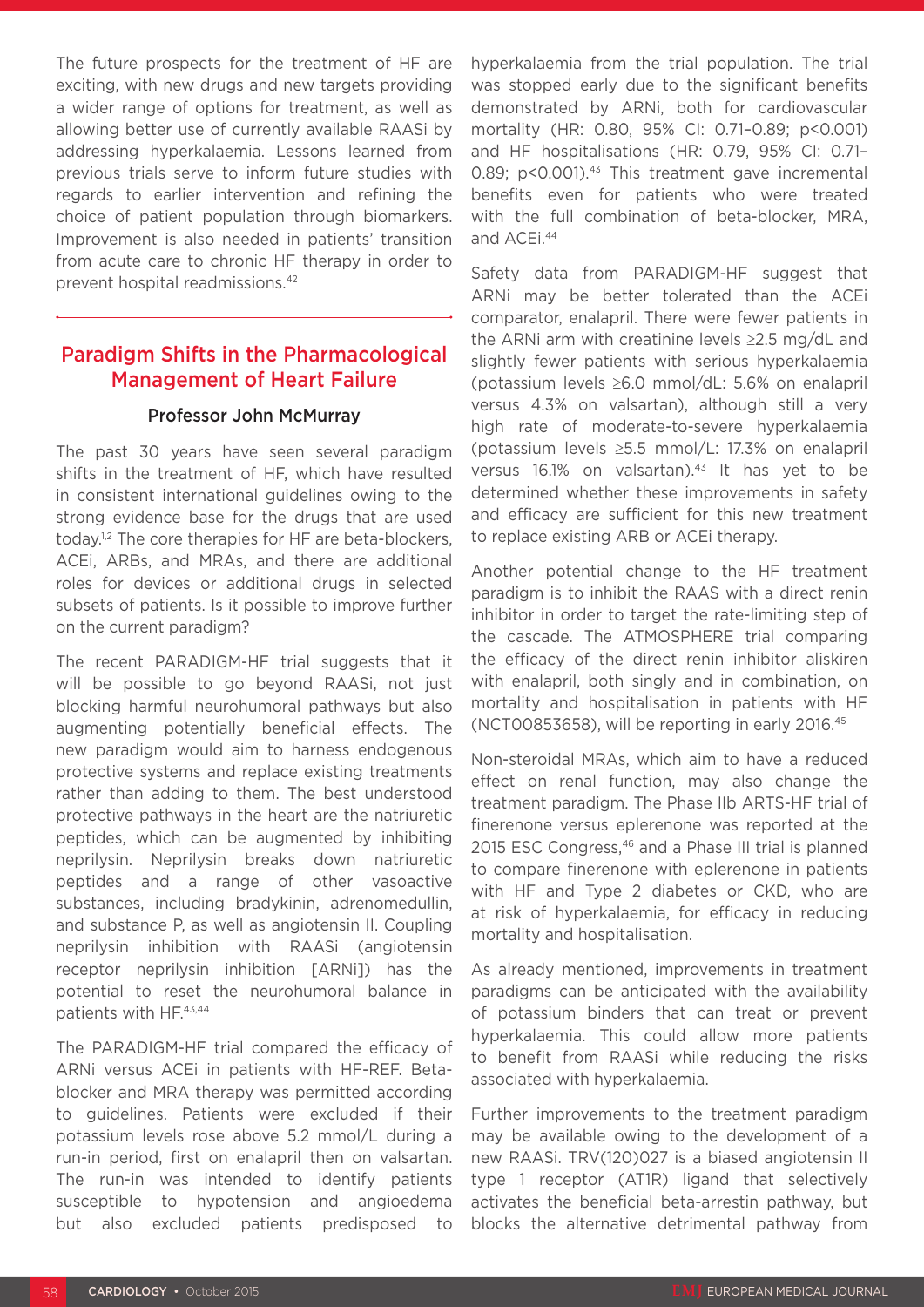the AT1R. It is currently being tested in a Phase II proof-of-concept trial in patients with acute HF.47

In summary, blocking the RAAS is the core of current treatment of HF. We have the hope of better ways of inhibiting this system through addressing new targets, such as neprilysin and renin. Hyperkalaemia and renal insufficiency remain the Achilles heel of current RAASi therapy and prevent many people from benefitting from these treatments, but this may be addressed by the new RAASi with reduced effects on potassium levels or renal function, or by using potassium binders to manage hyperkalaemia.

### Panel Discussion

Prof McMurray invited Prof Piña to explain the pros and cons of the two different potassium binders discussed in the symposium. Prof Piña explained that, whereas ZS-9 was a binder with a structure that literally caged potassium ions preferentially, patiromer was an organic polymer that, when mixed with water, absorbed potassium in a non-specific manner in the colon. Potassium levels rise again after withdrawal of both binders. She noted that the best ways to use the binders were not yet determined – for example, whether they should only be used sporadically when hyperkalaemia occurred, or be prescribed concomitantly when mineralocorticoids were initiated. It would be reasonable to raise the dose of RAASi therapy in patients with controlled potassium levels. Both drugs have been followedup for 1 year. In addition, more information was needed on their effects on other electrolytes, such as sodium, calcium, and magnesium. Prof Zannad noted that patiromer, as an organic polymer, would expand in the gastrointestinal tract, and that ZS-9, because it is an ion trap, would not expand. However, in the absence of a head-to-head trial, he could not compare the tolerability of the two therapies, although the overall safety of both appeared to be good in their respective trials.

A general practitioner from the UK confirmed the problem raised by the panel with regard to patients having their RAASi discontinued when they are hospitalised, and that non-cardiologist healthcare professionals (HCPs) were focussing too much on acute renal injury. He called for more education in hospitals regarding the balance of risk and benefit for RAASi and ways to stop hyperkalaemia. Prof Zannad agreed that the

evidence from trials indicated that increases of 10–15% in creatinine were not a cause for concern, and that there was a need to educate HCPs on the importance of uptitrating a treatment once the problem has been reversed, since the benefit of RAASi on mortality is greater than the potential harm from increased creatinine. On the other hand, the risks of hyperkalaemia secondary to RAASi therapy are real and monitoring treatment is necessary. Prof Zannad emphasised that HF is a chronic disease that needs chronic, adaptive therapy with regular monitoring of patients, which has become more feasible with the advent of 'telemedicine'.

The final question was regarding advice on the rate at which RAASi could be uptitrated, following the message from the symposium that a patient's dose should ideally be optimised by the time they leave hospital, since further optimisation after discharge is unlikely. The panel agreed that this depended on the condition of the individual patient, and that the paradigm of 'start low, go slow' was good advice where time and resources allowed weekly uptitration. Prof McMurray noted that in the UK, where the median hospital stay is 8 days, most patients can be titrated to a full dose of ACEi by the time they are discharged, with HF nurses monitoring electrolyte levels after the patient goes home. Prof Piña's practice in the USA, where the mean hospital stay is 4.5 days, was to uptitrate doses daily while managing the diuretics by dose reduction, but this required experience with the drugs because creatinine levels were affected. Where shorter hospital stays are the norm, fasteracting agents would make it easier to optimise a patient's dose by the time they were discharged.

### **Conclusions**

RAAS inhibition is a proven, life-saving therapy for patients with HF, and RAASi are recommended by international guidelines. However, there is still underuse of these treatments and many patients are not receiving optimal doses of RAASi recommended for clinical benefit. Hyperkalaemia is a key barrier to the optimal use of RAASi. New, safe, and efficacious therapies to address hyperkalaemia are being made available, which may allow patients with HF and a risk of hyperkalaemia to benefit from increased survival due to RAASi therapy. New RAASi with fewer undesirable effects could become available, with the potential to improve the paradigm for the treatment of HF.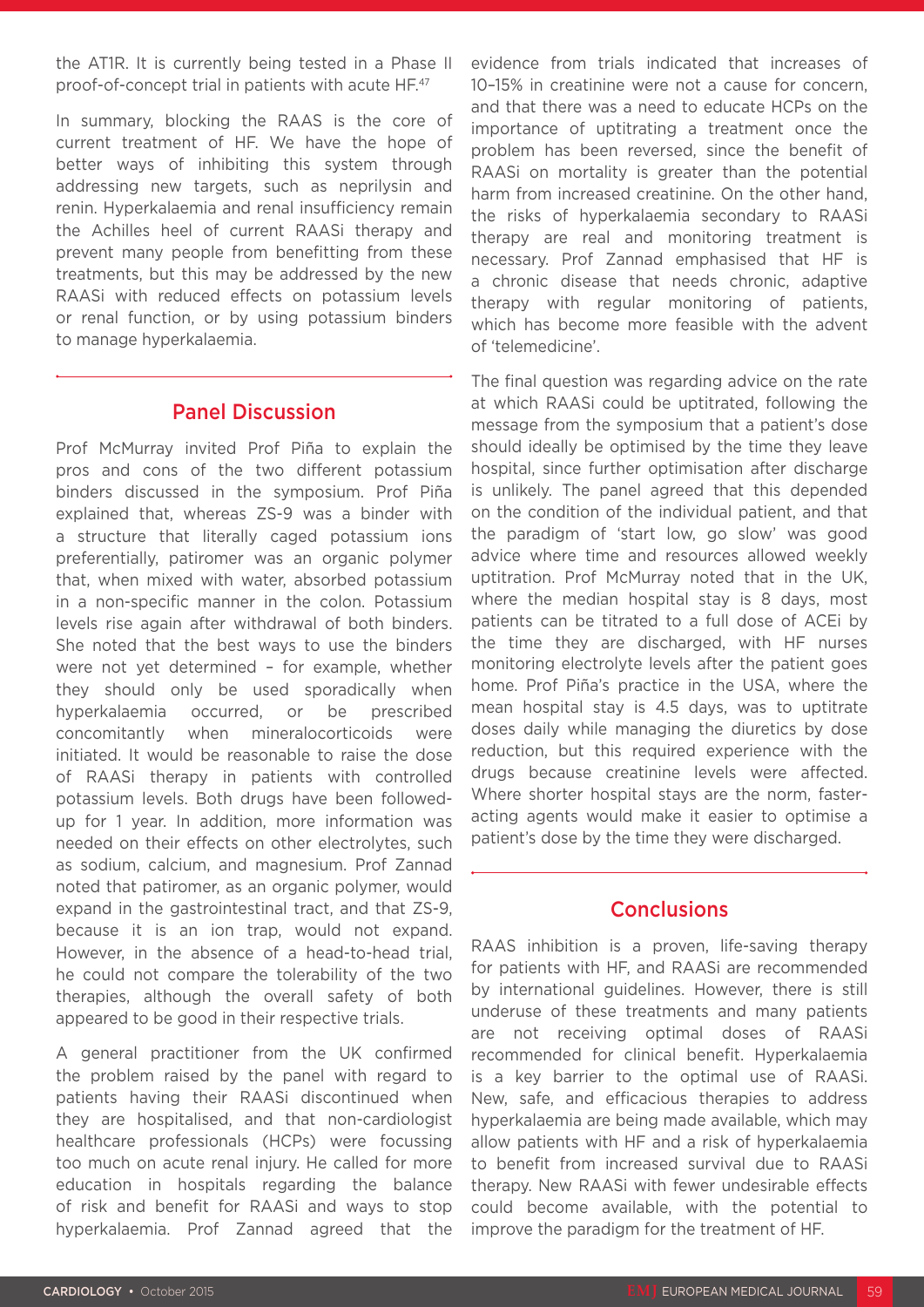#### **REFERENCES**

1. McMurray JJ et al; ESC Committee for Practice Guidelines. ESC Guidelines for the diagnosis and treatment of acute and chronic heart failure 2012: The Task Force for the Diagnosis and Treatment of Acute and Chronic Heart Failure 2012 of the European Society of Cardiology. Developed in collaboration with the Heart Failure Association (HFA) of the ESC. Eur Heart J. 2012;33(14):1787-847.

2. Yancy CW et al. 2013 ACCF/AHA guideline for the management of heart failure: a report of the American College of Cardiology Foundation/American Heart Association Task Force on Practice Guidelines. J Am Coll Cardiol. 2013;62(16):e147-e239.

3. Einhorn LM et al. The frequency of hyperkalemia and its significance in chronic kidney disease. Arch Intern Med. 2009;169(12):1156-62.

4. Maggioni AP et al; Heart Failure Association of the ESC. Are hospitalized or ambulatory patients with heart failure treated in accordance with European Society of Cardiology guidelines? Evidence from 12,440 patients of the ESC Heart Failure Long-Term Registry. Eur J Heart Fail. 2013;15(10):1173-84.

5. Gheorghiade M et al. Medication dosing in outpatients with heart failure after implementation of a practice-based performance improvement intervention: findings from IMPROVE HF. Congest Heart Fail. 2012;18(1):9-17.

6. Packham DK, Kosiborod M. Potential New Agents for the Management of Hyperkalemia. Am J Cardiovasc Drugs. 2015. [Epub ahead of print].

7. Fonarow GC et al. Heart failure care in the outpatient cardiology practice setting: findings from IMPROVE HF. Circ Heart Fail. 2008;1(2):98-106.

8. Shirazian S et al. Underprescription of renin-angiotensin system blockers in moderate to severe chronic kidney disease. Am J Med Sci. 2015;349(6):510-5.

9. Di Tano G et al. The 30-day metric in acute heart failure revisited: data from IN-HF Outcome, an Italian nationwide cardiology registry. Eur J Heart Fail. 2015;doi:10.1002/ejhf.290. [Epub ahead of print].

10. Edner M et al. Association between renin-angiotensin system antagonist use and mortality in heart failure with severe renal insufficiency: a prospective propensity score-matched cohort study. Eur Heart J. 2015;36:2318-26.

11. Pitt B et al. The effect of spironolactone on morbidity and mortality in patients with severe heart failure. Randomized Aldactone Evaluation Study Investigators.

N Engl J Med. 1999;341(10):709-17.

12. Zannad F et al; EMPHASIS-HF Study Group. Eplerenone in patients with systolic heart failure and mild symptoms. N Engl J Med. 2011;364(1):11-21.

13. Rossignol P et al; Writing group of 10th Global Cardio Vascular Clinical Trialist forum held on December 6th-7th 2013 in Paris, France. Time to retrieve the best benefits from renin angiotensin aldosterone system (RAAS) inhibition in heart failure patients with reduced ejection fraction: lessons from randomized controlled trials and registries. Int J Cardiol. 2014;177(3):731-3.

14. Rossignol P et al. Incidence, determinants, and prognostic significance of hyperkalemia and worsening renal function in patients with heart failure receiving the mineralocorticoid receptor antagonist eplerenone or placebo in addition to optimal medical therapy: results from the Eplerenone in Mild Patients Hospitalization and Survival Study in Heart Failure (EMPHASIS-HF). Circ Heart Fail. 2014;7(1):51-8.

15. Jarman PR et al. Hyperkalaemia in diabetes: prevalence and associations. Postgrad Med J. 1995;71(839):551-2.

16. Reardon LC, Macpherson DS. Hyperkalemia in outpatients using angiotensin-converting enzyme inhibitors. How much should we worry? Arch Intern Med. 1998;158(1):26-32.

17. Sarafidis PA et al. Prevalence and factors associated with hyperkalemia in predialysis patients followed in a lowclearance clinic. Clin J Am Soc Nephrol. 2012;7(8):1234-41.

18. Stevens MS, Dunlay RW. Hyperkalemia in hospitalized patients. Int Urol Nephrol. 2000;32(2):177-80.

19. Uijtendaal EV et al. Frequency of laboratory measurement and hyperkalaemia in hospitalised patients using serum potassium concentration increasing drugs. Eur J Clin Pharmacol. 2011;67(9):933-40.

20. Vardeny O et al; Randomized Aldactone Evaluation Study (RALES) Investigators. Incidence, predictors, and outcomes related to hypo- and hyperkalemia in patients with severe heart failure treated with a mineralocorticoid receptor antagonist. Circ Heart Fail. 2014;7(4):573-9.

21. Raebel MA et al. Laboratory monitoring of potassium and creatinine in ambulatory patients receiving angiotensin converting enzyme inhibitors and angiotensin receptor blockers. Pharmacoepidemiol Drug Saf. 2007;16(1):55-64.

22. Metra M et al. Effect of serelaxin on

cardiac, renal, and hepatic biomarkers in the Relaxin in Acute Heart Failure (RELAX-AHF) development program: correlation with outcomes. J Am Coll Cardiol. 2013;61(2):196-206.

23. Teerlink JR et al. Serelaxin, recombinant human relaxin-2, for treatment of acute heart failure (RELAX-AHF): a randomised, placebo-controlled trial. Lancet. 2013;381(9860):29-39.

24. Anker SD et al. Ularitide for the treatment of acute decompensated heart failure: from preclinical to clinical studies. Eur Heart J. 2015;36(12):715-23.

25. Cardiorentis. Efficacy and Safety of Ularitide for the Treatment of Acute Decompensated Heart Failure (TRUE-AHF). NCT01661634. https://www. clinicaltrials.gov/ct2/show/NCT01661634 ?term=NCT01661634&rank=1.

26. Swedberg K et al; SHIFT Investigators. Ivabradine and outcomes in chronic heart failure (SHIFT): a randomised placebo-controlled study. Lancet. 2010;376(9744):875-85.

27. Malik FI et al. Cardiac myosin activation: a potential therapeutic approach for systolic heart failure. Science. 2011;331(6023):1439-43.

28. Teerlink JR. A Phase 2 Study of Intravenous Omecamtiv Mecarbil, a Novel Cardiac Myosin Activator, in Patients with Acute Heart Failure. Available at: www. clinicaltrialresults.org. Last accessed: 8 October 2015.

29. Pitt B et al; Eplerenone Post-Acute Myocardial Infarction Heart Failure Efficacy and Survival Study Investigators. Eplerenone, a selective aldosterone blocker, in patients with left ventricular dysfunction after myocardial infarction. N Engl J Med. 2003;348(14):1309-21.

30. Desai AS. Hyperkalemia in patients with heart failure: incidence, prevalence, and management. Curr Heart Fail Rep. 2009;6(4):272-80.

31. Bozkurt B et al. Complications of inappropriate use of spironolactone in heart failure: when an old medicine spirals out of new guidelines. J Am Coll Cardiol. 2003;41(2):211-4.

32. Shah KB et al. The adequacy of laboratory monitoring in patients treated with spironolactone for congestive heart failure. J Am Coll Cardiol. 2005;46(5): 845-9.

33. Albert NM et al. Use of aldosterone antagonists in heart failure. JAMA. 2009;302(15):1658-65.

34. Go AS et al. Chronic kidney disease and the risks of death, cardiovascular events, and hospitalization. N Engl J Med. 2004;351(13):1296-305.